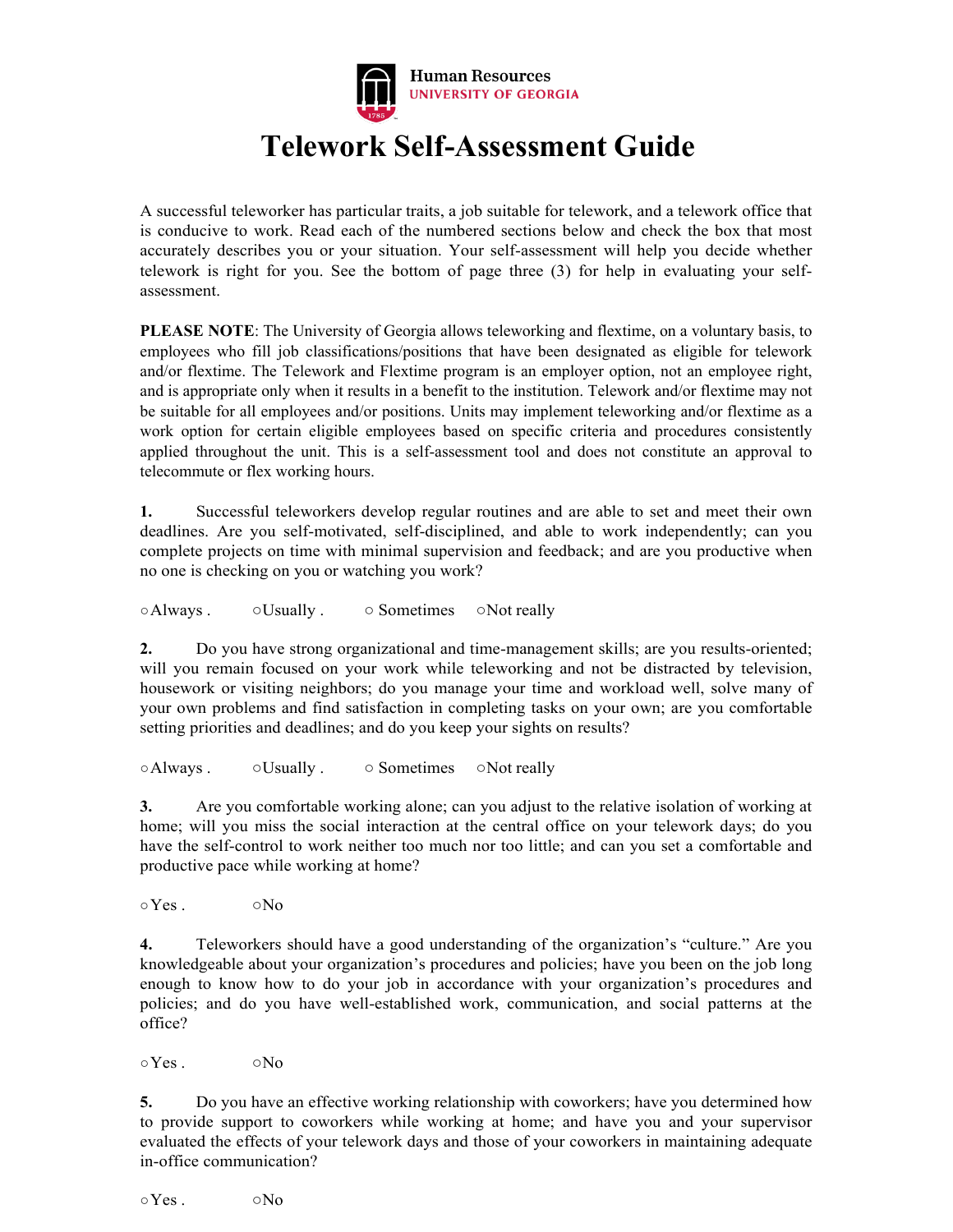**6.** Are you adaptable to changing routines and environments; have you demonstrated an ability to be flexible about work routines and environments; and are you willing to come into the central office on a regularly scheduled telework day if your supervisor, co-workers, or customers need you there?

 $\circ$ Yes .  $\circ$   $\circ$ No

**7.** Are you an effective communicator and team player; do you communicate well with your supervisor and co-workers; are you able to express needs objectively and develop solutions; and have you developed ways to communicate regularly with your supervisor and co-workers that you can use when you telework?

 $\circ$ Yes .  $\circ$   $\circ$  No

**8.** Current job performance is a strong indicator of your potential success as a teleworker. Consider how any problems or developmental needs evident in your last performance evaluation might affect your telework experience. Are you successful in your current position; do you know your job well; and do you have a track record of performance?

 $\circ$ Yes .  $\circ$  No

**9.** Do you have the right job for telework?

Job responsibilities that can be arranged so that there is no difference in the level of service provided to the customer. Minimal requirements for direct supervision or contact with the customer. Low face-to-face communication requirements with the ability to arrange days when communication can be handled by telephone or e-mail. Minimal requirements for special equipment. Ability to define tasks and work products with measurable work activities and objectives. Ability to control and schedule work flow. Tasks include those that could be done away from the central office such as:

| Analysis          | Dictating           | Reading                |
|-------------------|---------------------|------------------------|
| Auditing          | Drafting            | Record Keeping         |
| Reports           | Editing             | Research               |
| <b>Batch Work</b> | Evaluations         | Telephoning            |
| Calculating       | <b>Field Visits</b> | <b>Work Processing</b> |
| Data Entry        | Graphics            | Writing                |
| Design Work       | Project Management  |                        |

**10.** Do you have an appropriate telework environment? A safe, comfortable work space where it is easy to concentrate on work. The level of security required by the institution. The necessary office equipment and software that meet agency standards. A telephone, with a separate home office line if required, and an answering machine or voice mail. Household members who will understand you are working and will not disturb you.